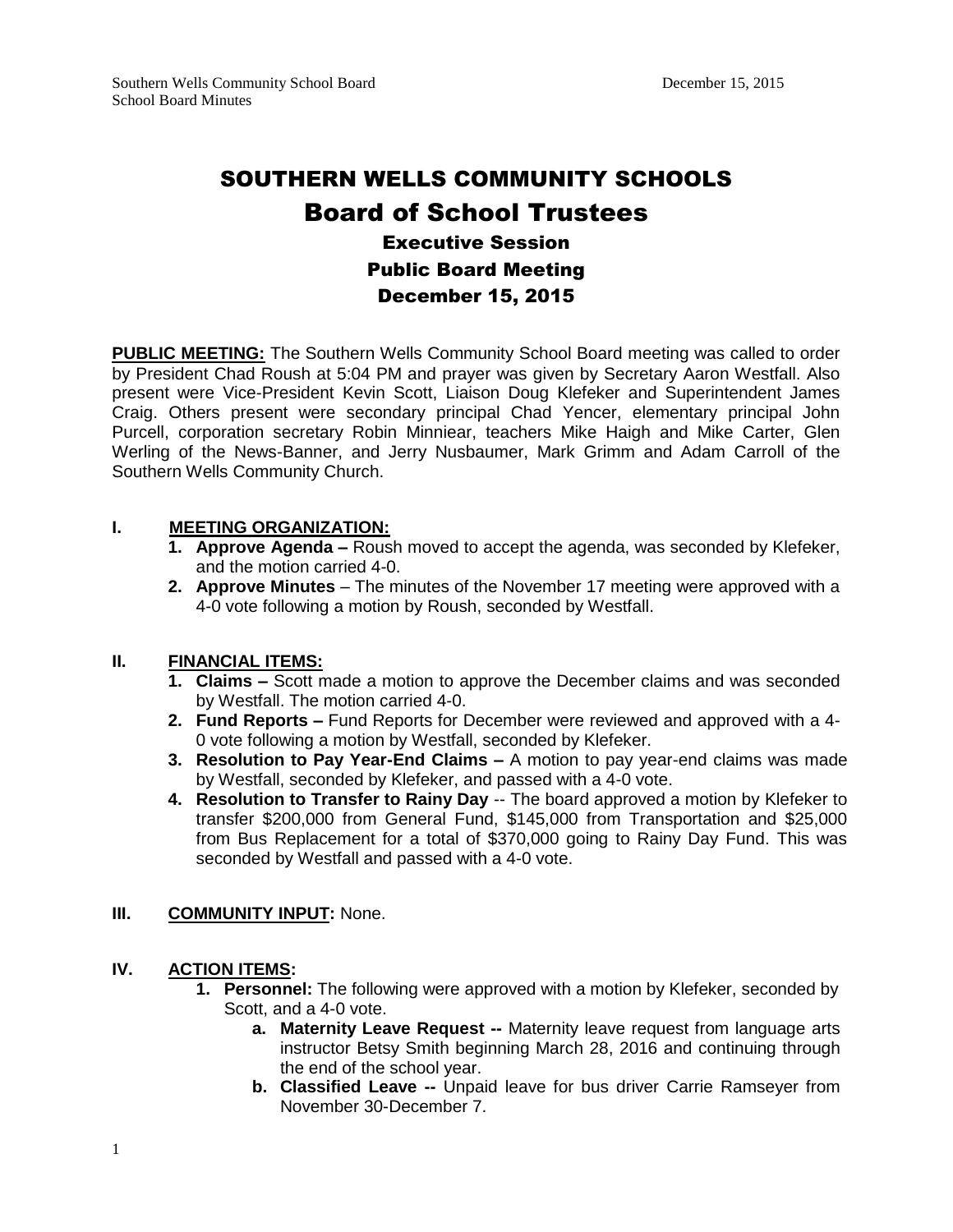- **c. Classified Compensation --** Scott made a motion to approve a premium rate of \$14 per hour when a full-time bus driver misses a morning or afternoon route. Regular extra-curricular or field trip pay rate will remain at \$10.50 per hour. The motion was seconded by Westfall and passed 4-  $\Omega$ .
- **2. Wellness Policy --** Mike Carter was present and represented the Wellness Committee of Nikki Barcus, Janel Franks, Chris Mossburg, Alyssa Roush and Megan Workinger, who have worked to develop a new Wellness Policy as required for continued participation in the federally-funded National School Lunch Program. Klefeker made a motion to approve the policy, was seconded by Roush, and the motion carried 4-0.
- **3. Approve Bus Bid --** A bid to purchase a 78-passenger school bus from Midwest Transit Equipment for \$91,320, and with a \$6,000 trade-in credit for bus 24, was approved with a 4-0 vote following a motion by Roush, seconded by Westfall.
- **4. Review and Approve Property Insurance --** Mr. Craig noted he has received the property and casualty insurance package from Indiana Insurance for 2016 which has increased by \$2300 to \$95,968. Most of the increase is due to terrorism coverage. He noted that we had no covered claims in 2015. Klefeker made a motion of approval, was seconded by Westfall, and the motion passed 4-  $\Omega$ .
- **5. Drivers Education Program --** Upon recommendation from Mr. Craig, board members set a price of \$335 for enrolled Southern Wells students wanting to take the driving portion of driver's training in the coming term under instructor Kevin Lavanchy. Any students not enrolled at Southern Wells High School and wanting to enroll in vacant spots will pay \$375 for participation in the program. Westfall made a motion in favor, seconded by Scott, and the motion passed 4-0.
- **6. Outcome Service Agreement --** The annual renewal for the Commercial Driver License drug and alcohol testing program with Outcome LLC for 2016 was approved with a 4-0 vote after a motion by Westfall, seconded by Roush.
- **7. Facility Rental Rates --** Upon recommendation by Mr. Craig, facility rental rates were increased following a motion by Westfall, seconded by Klefeker, and a 4-0 vote. In his recommendation, Craig noted that we have spent a considerable amount on updates and replacement articles in the past few years due to heavy use and that renters should help bear the cost. The current and new rental schedules are attached to these minutes.
- **8. Southern Wells Community Church Rental Contract --** The rental agreement with the Southern Wells Community Church was renewed with a 4-0 vote following a motion by Klefeker, seconded by Roush. The agreement included the newly approved rental rates.
- **9. Conference Requests --** Conference requests for Kyle Penrod, Kevin Lavanchy, Ben Mann, Steve Stauffer and Martha Paxson were approved with a 4-0 vote following a motion by Roush, seconded by Westfall.
- **10. Fundraiser Requests --** Fundraiser requests were approved for the athletic boosters to hold a K105 V. staff basketball game March 3, and JobSkills class to conduct two activities. These were approved with a 4-0 vote following a motion by Roush, seconded by Westfall.
- **11. Overnight Activity Request --** Roush made a motion by approve an overnight reward activity for the FFA Dec. 18-19 at the school, was seconded by Westfall,